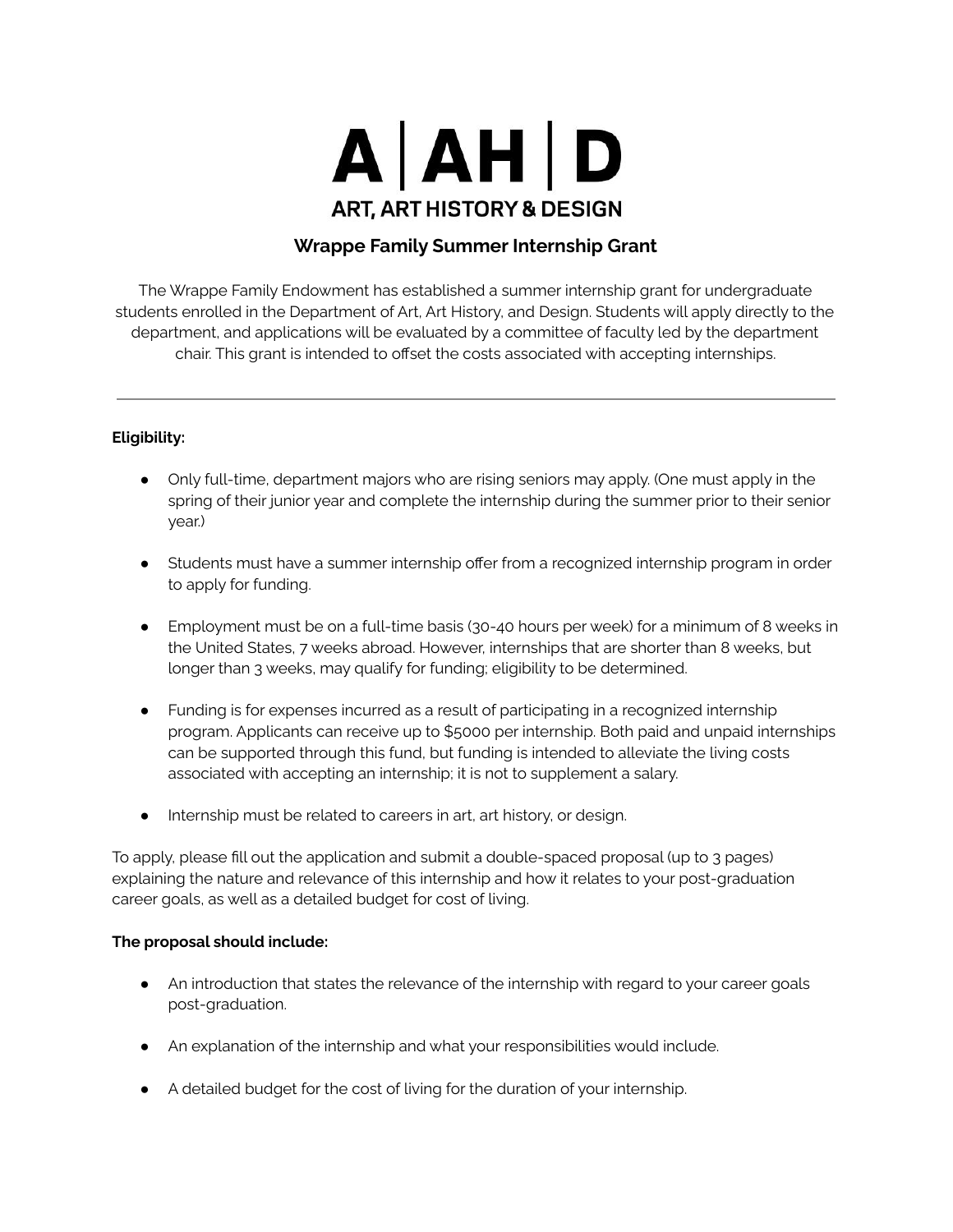● Any additional information or items that you feel are relevant to your application, including whether the internship is paid or unpaid.

### **The budget should include:**

● All airfare, lodging, and related expenses that will be required to complete the internship, and the estimated cost of each item. Please specify any other sources of funding you plan to use for this travel. Grant funds may not be used for personal travel beyond the scope of the internship. Please itemize your expenses and justify the need for each expense.

Applications are due April 29, 2022. Please submit your application to [art@nd.edu](mailto:art@nd.edu). NOTES: Students may apply for grant funding prior to receiving internship offers. Paid internships are not allowed to receive course credit.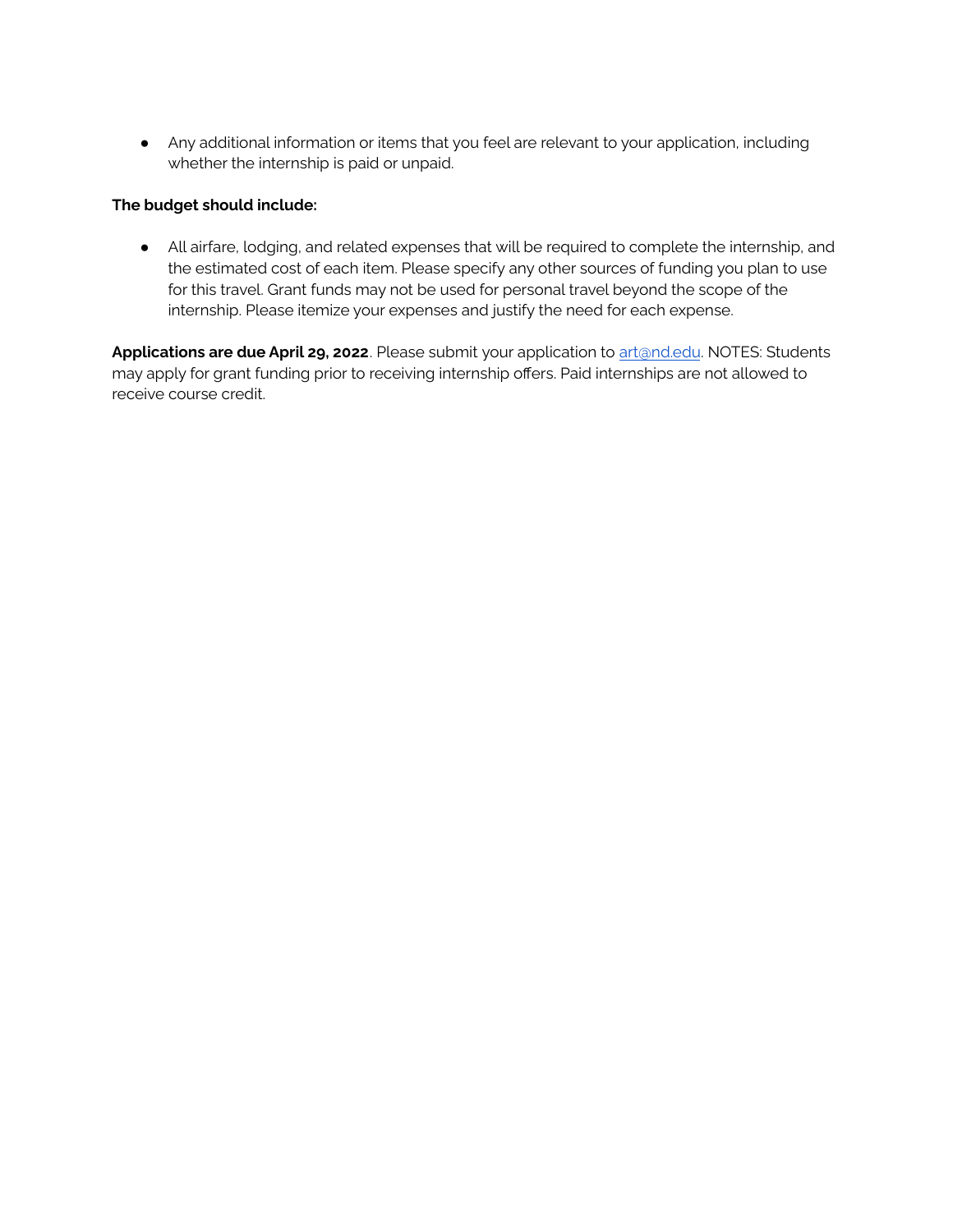

# **Wrappe Family Summer Internship Grant Application**

Full-time majors within the department are open to apply for the Wrappe Family Summer Internship Grant. Students will apply directly to the department, and applications will be evaluated by a committee of faculty-led by the department chair. This grant is intended to offset the costs associated with accepting internships. Applications are due no later than April 10.

## **Eligibility:**

- Only full time, department majors who are rising seniors may apply. (One must apply in the spring of their junior year and complete the internship during the summer prior to their senior year.)
- Students must have a summer internship offer from a recognized internship program in order to apply for funding.
- Employment must be on a full-time basis (30-40 hours per week) for a minimum of 8 weeks in the United States, 7 weeks abroad. However, internships that are shorter than 8 weeks, but longer than 3 weeks, may qualify for funding; eligibility to be determined.
- Funding is for expenses incurred as a result of participating in a recognized internship program. Applicants can receive up to \$5000 per internship. Both paid and unpaid internships can be supported through this fund, but funding is intended to alleviate the living costs associated with accepting an internship; it is not to supplement a salary.
- The internship must be related to careers in art, art history, or design.

| Name:                      |                           |            |        |  |
|----------------------------|---------------------------|------------|--------|--|
| Address:                   |                           |            |        |  |
| Phone:                     |                           | Email:     |        |  |
| Select Major:              | Art History (first major) | Studio Art | Design |  |
| Faculty Advisor Name:      |                           |            |        |  |
| Faculty Advisor Signature: |                           |            | Date:  |  |

**(OVER)**